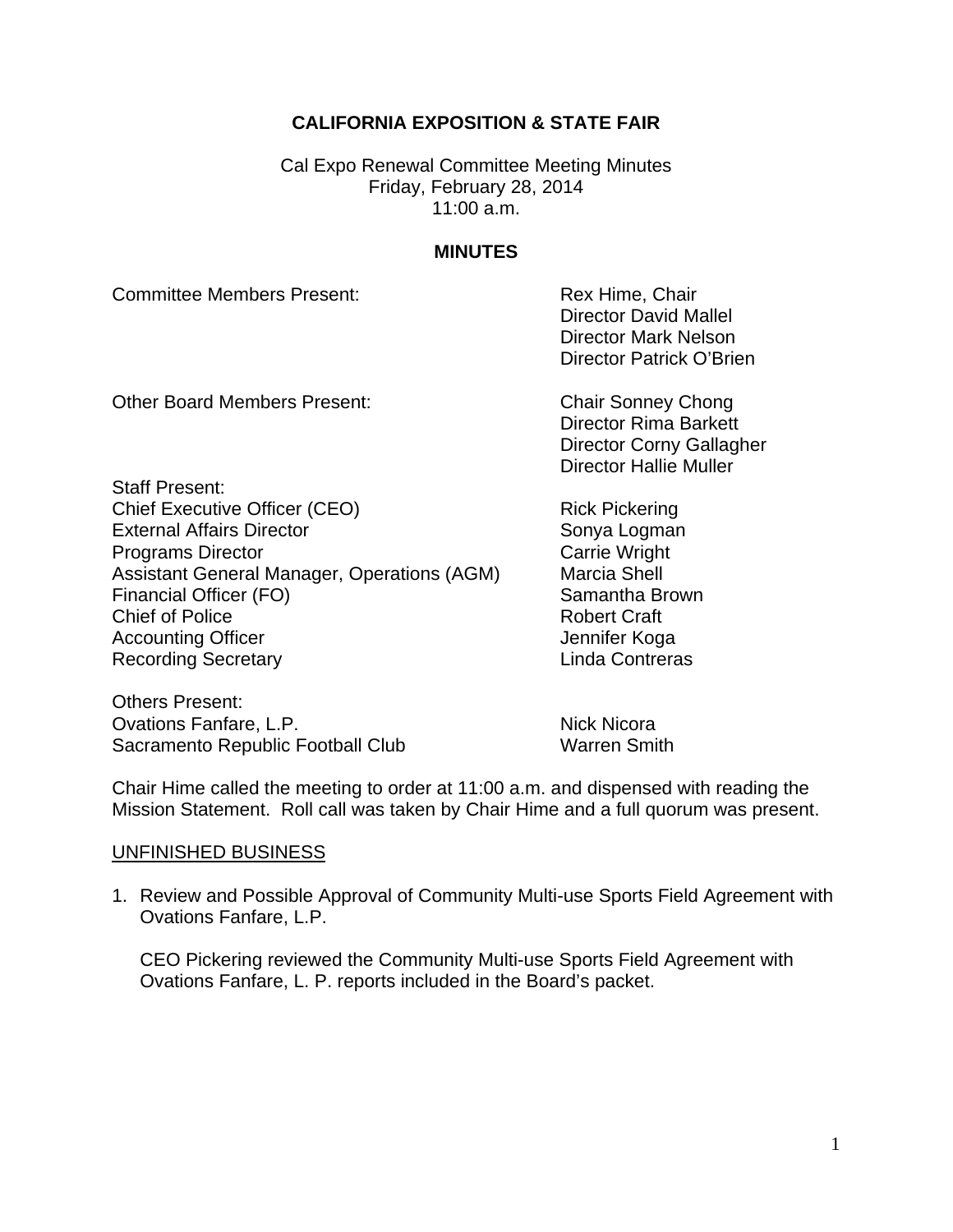### **Motion:**

It was moved by Director Hime and seconded by Director O'Brien to recommend to the Board for approval of the Community Multi-use Sports Field Agreement with Ovations Fanfare, L. P.

### PUBLIC COMMENTS

#### Jason Love, Tower Bridge Battalion

Mr. Love supports the multi-use sports field project and the chance to see future Major League Soccer games and international matches at Cal Expo.

#### Drew Farmer, Tower Bridge Battalion

Mr. Farmer supports the multi-use sports field project and feels this is truly a regional movement and regional event. Members from Modesto, Elk Grove, Davis and Folsom also support the project.

### Scott Brewer, Tower Bridge Battalion

Mr. Brewer supports the multi-use sports field project and hopes that the field will also be used for rugby and lacrosse matches. In addition, he hopes the field will be considered as a concert venue.

### Dustin McMillian, Tower Bridge Battalion

Mr. McMillian supports the multi-use sports field project and asked the Committee to approve the agreement with Sacramento Republic Football Club and Ovations.

## Mike Sophia, Sacramento Sports Commission

Mr. Sophia supports the multi-use sports field project. This facility would be a great asset to the economic development and the community and to develop a market to attract CIF championships, lacrosse, soccer and many other things. Mr. Sophia provided one example, conversations have been held with the USA Rugby association who heard about the facility and suggested they would consider holding their international match with USA vs Canada in June at this facility.

#### Ms. Marni Leger

Ms. Leger fully supports the Board decision to approve the multi-use sports field project. Ms. Leger represents three generations of soccer players and is a member of an adult soccer league. Ms. Leger is also a Sacramento Republic Football Club ticket holder.

## Ty Hudson, Unite Here Local 49

Mr. Hudson is excited about soccer coming to Cal Expo. Mr. Hudson has concerns about the proposed contract with Ovations and referring to Section 35 pertaining to labor management relations, has the right intention clearly of avoiding labor disputes and conflict between workers and management.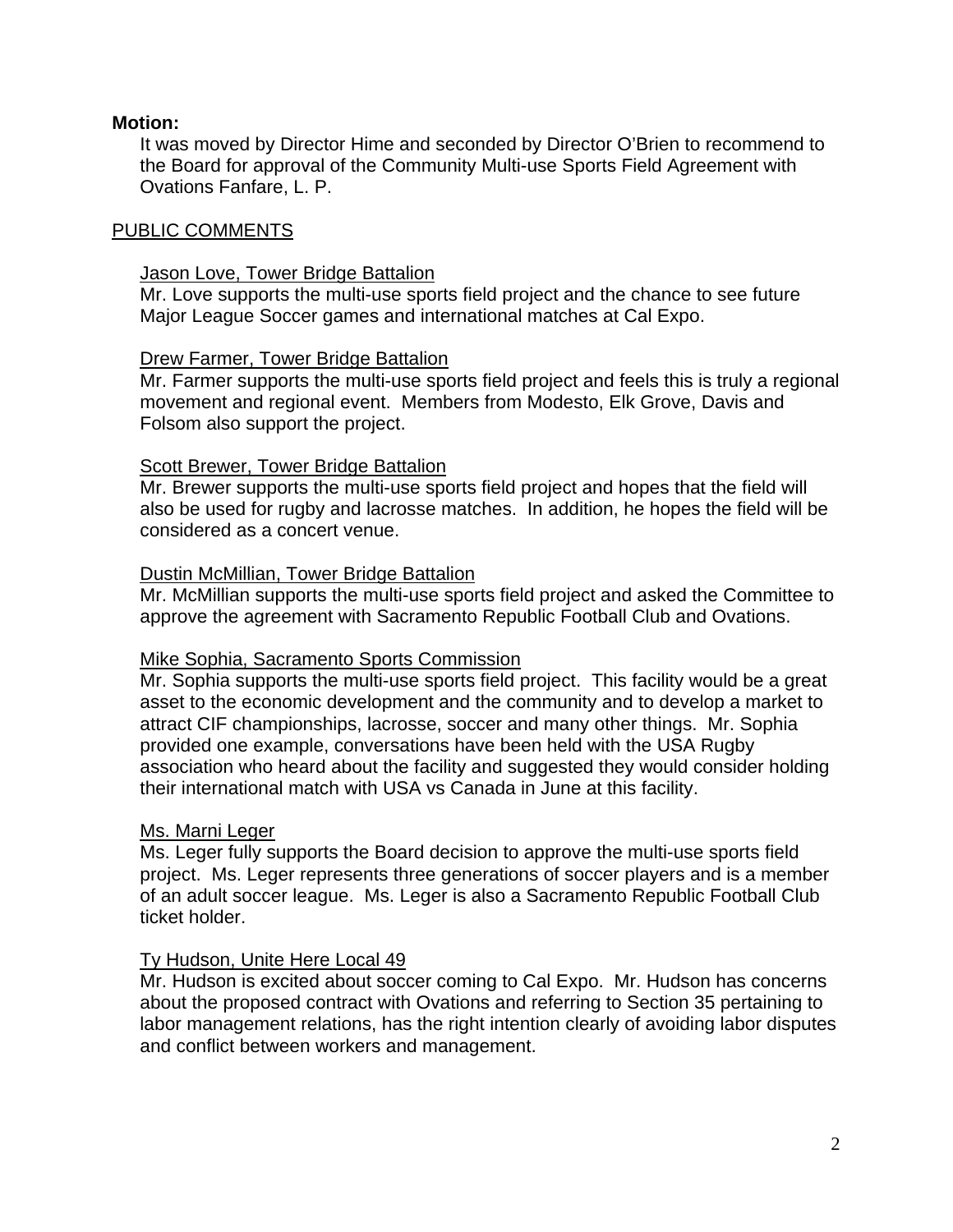Unfortunately, the way it is currently written is very weak and virtually impossible to enforce and doesn't require Ovations or the union to provide concrete and real commitments about avoiding labor disputes. Mr. Hudson urges the Committee to amend that section with stronger labor peace language and commented that their union is very experienced with this and would be happy to suggest language.

# Jeremy Field, Sacramento Republic Football Club

Mr. Field supports the multi-use sports field project and spoke about the far outreach of a professional program playing in a professional facility will have in the greater Sacramento area. In the late 70's there was a professional soccer team called the Sacramento Spirit and a lot of those players stayed in the community and coached various area youth clubs. Mr. Field was fortunate to have one of those coaches as his first coach who helped him to develop as a player and had a career in soccer in Europe and returned and played with the Knights.

Mr. Field has coached for 15 years and for the youth; this would be an opportunity for them to see soccer at a high level, especially if we can attract a Major League Soccer franchise and would be a great experience. The organization of the Sacramento Republic Football Club has established is probably one of the best he has ever worked with. Warren Smith and Joe Wagner have done an excellent job and very excited about professional soccer coming to Sacramento.

# Rusty Prevatt

Mr. Prevatt commented that he grew up playing soccer and has always been a fan but did not understand how much support the game has here in Sacramento until this project started. Mr. Prevatt has worked with the Sacramento Kings, the Pac Twelve, the NBA and the Forty Niners and has yet to see the level of passion and support that this sport has here in Sacramento and is unbelievable. The impact on small businesses and the community in the future will be good for Sacramento and supports the multi-use sports field project.

## Kevin Goldtawate

Mr. Goldtawate played professional soccer for seven years in major league soccer and is excited about the multi-use sports field project and feels this would be perfect for Sacramento and is needed.

Chair Hime asked for comments from the Committee.

Director O'Brien thanked all the parties with their diligence in working through this process which was not easy and thanked everyone who worked hard and at getting this completed.

Director O'Brien stated because of the long term relationship that Ovations has with the fair industry in general and also with Cal Expo, this will be a great public-private partnership. Any of these types of agreements have a lot of things that are somewhat subjective, as far as revenue counting and expense counting, I'm highly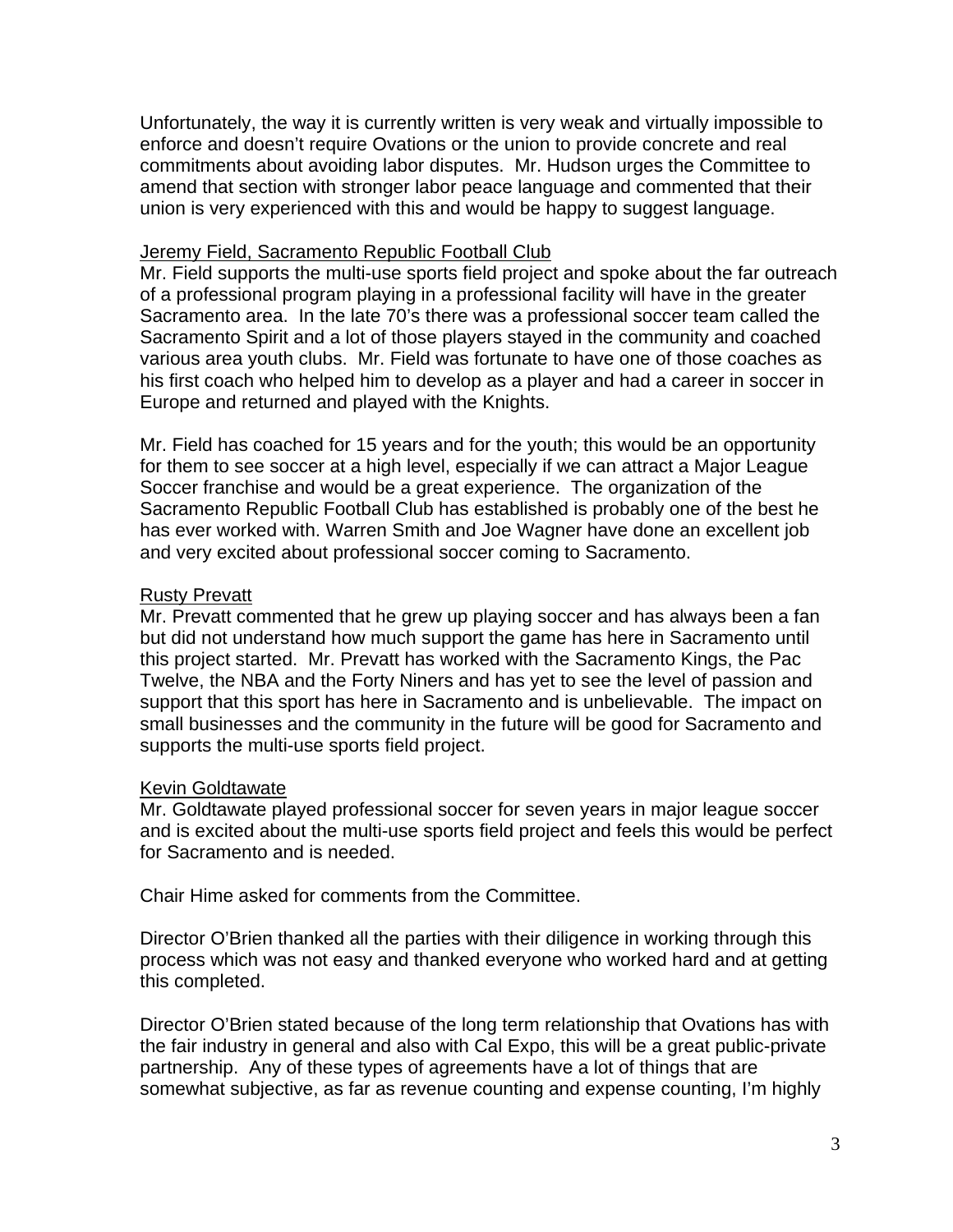confident that between our Staff and Ovations they'll figure those things out and will work very effectively to get the right results for everybody in the partnership and I'm very excited about this opportunity.

Chair Hime asked for a roll call of the motion.

### **Motion:**

It was moved by Director Hime and seconded by Director O'Brien to recommend to the Board for approval of the Community Multi-use Sports Field Agreement with Ovations Fanfare, L. P. **In favor: Director Mallel, Director Nelson, Director O'Brien and Director Hime. Motion carried.**

2. Review and Possible Approval of Community Multi-use Sports Field Project

#### **Motion:**

It was moved by Director O'Brien and seconded by Director Mallel to recommend to the Board for approval of the Community Multi-use Sports Field Project. **All in favor, motion carried.** 

CEO Pickering reported Staff has been in communication with the Department of General Services and the Attorney General's Office and subject to finalizing of the formal vote from the entire Board, they are very hopeful that we will be able to reach an agreement on a couple of language modifications. The Department of General Services is comfortable on the deal points and is now a matter of finalizing a few minor items.

3. General Discussion of Cal Expo Renewal Plans and Processes

Chair Hime commented that Staff had been given general direction from the Committee last month to work on the Renewal efforts. Staff has been very much involved in resolving Items 1 and 2 on the agenda and so we don't expect too much progress on Renewal efforts at this time.

Chair Hime reported that Chair Chong had appointed Director O'Brien and Director Hime to a sub-committee in order to move forward with Staff on DGS issues.

#### ADJOURNMENT

#### **Motion:**

It was moved by Director O'Brien and seconded by Director Mallel to adjourn the Cal Expo Renewal Committee meeting. **All in favor, motion carried.** 

The Cal Expo Renewal Committee meeting adjourned at 11:30 a.m.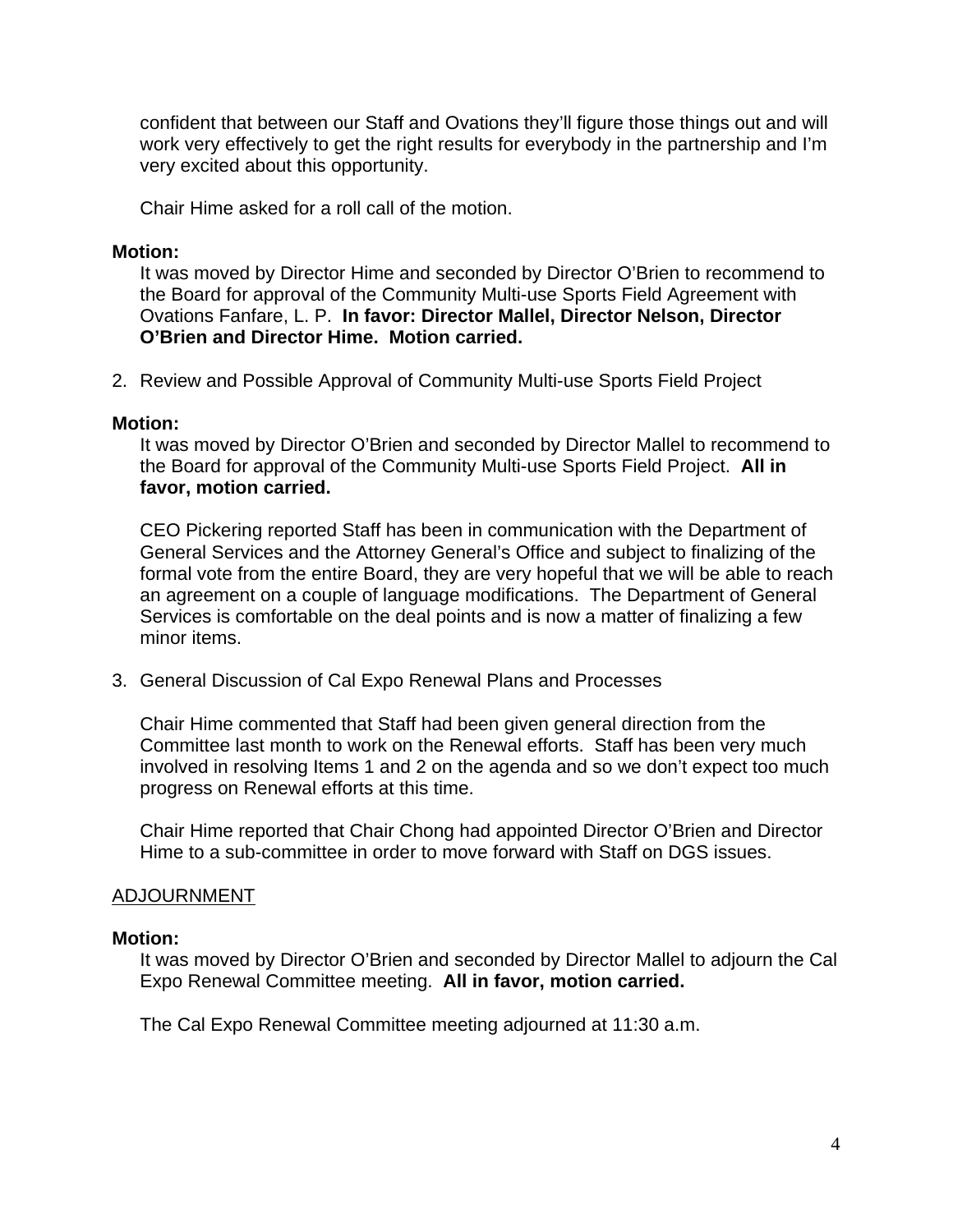# **CALIFORNIA EXPOSITION & STATE FAIR**

Finance & Audit Committee Meeting Minutes Friday, February 28, 2014 10:30 a.m.

#### **MINUTES**

Committee Members Present: Committee Members Present:

 Director David Mallel Director Patrick O'Brien Director Willie Pelote

Other Board Members Present: Director Rima Barkett

 Director Hallie Muller Director Sonney Chong

Staff Present: Chief Executive Officer (CEO) Rick Pickering External Affairs Director Sonya Logman **Programs Director** Carrie Wright Assistant General Manager, Operations (AGM) Marcia Shell Financial Officer (FO) Samantha Brown Accounting Officer/Supervisor **Accounting Officer/Supervisor** Jennifer Koga Recording Secretary **Linda Contreras** 

Others Present: Ovations Fanfare, L.P. Nick Nicora Sacramento Republic Football Club Warren Smith

Aesha Olaso

Chair Gallagher called the meeting to order at 10:30 a.m. and read the Mission Statement and Public Comments Statement.

#### NEW BUSINESS

- 1. Profit & Loss Statement for December 2013
- 2. Balance Sheet for December 2013
- 3. Cash Flow Statement
- 4. 2014 Cash Flow Chart
- 5. Revenue by Business Unit
- 6. Loans in Progress
- 7. Accounts Receivables Report
- 8. Contracts/Purchases Requiring Board Approval

Chair Gallagher reviewed with the Committee the Balance Sheet (FA 2) and the Profit/Loss (FA 4) reports included in the Board's packet.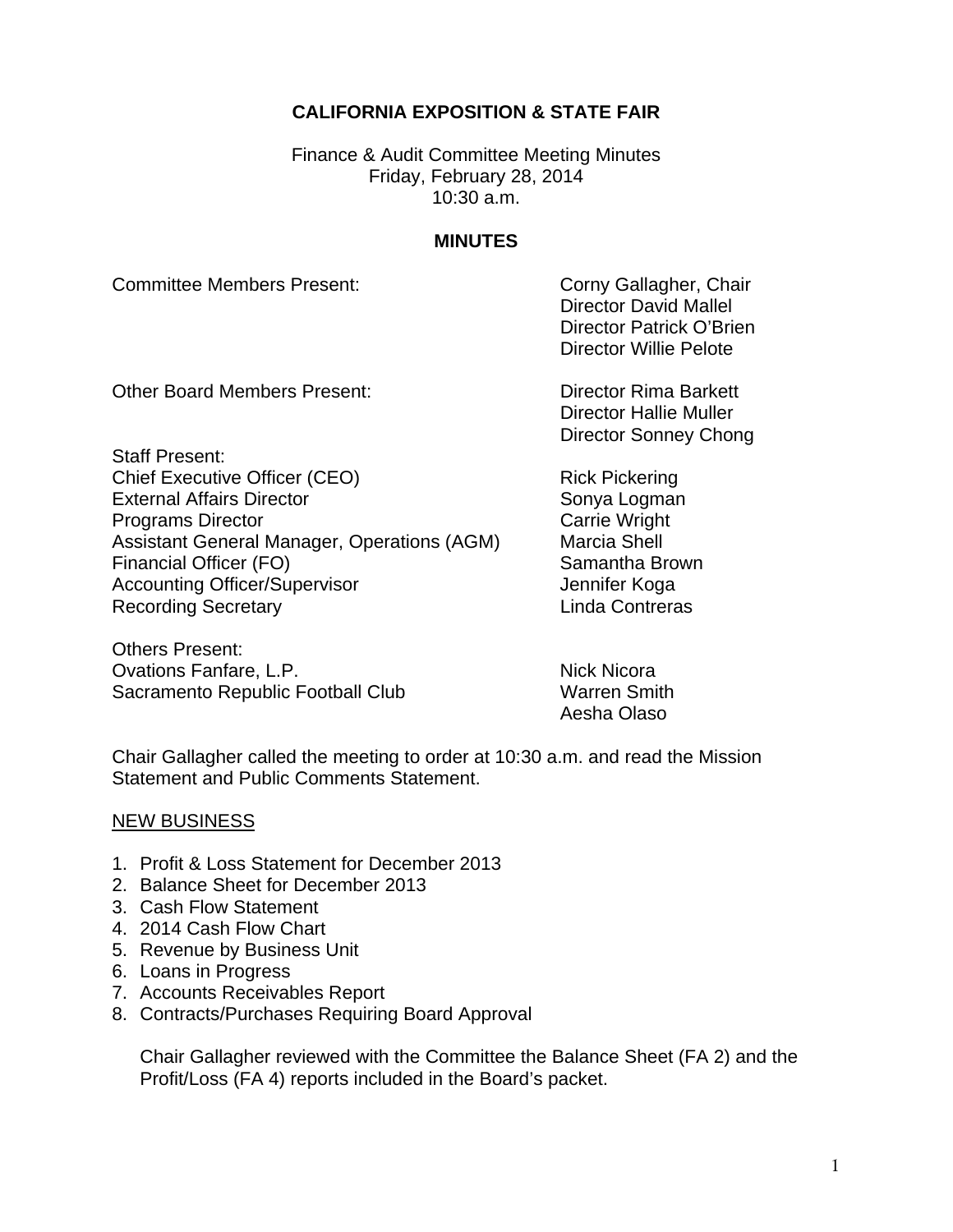FO Brown reported on the Balance Sheet (FA 2), the OPEB Obligation, Line 31; is an estimate. Staff wasn't able to get the final report from the Controller's Office in time for preparation and based on a three year average in the amount of \$952,000 and will be adjusted once the final numbers are received from the Controller's Office.

FO Brown reported some other differences in the Balance Sheet were to Property, Plant and Equipment. A physical audit was completed which resulted that some equipment items had left the property and were no longer here and removed from our assets.

FO Brown reported on the Profit/Loss Statement (FA 4) the variedness in our expenses, the majority of our expenses have to do with harness. In our revenue categories, we were down from last year \$1.9 million in revenue but all attributable to harness. Overall we are flat in revenue in other categories.

FO Brown reviewed the Cash Flow for 2011-2013 report (FA 5). The amount of cash that we are actually able to put into the bank has decreased.

FO Brown reviewed the 2013 Cash Flow (FA 6), Year Round and State Fair Revenue (FA 7 and FA 8) reports. At the end of 2013, State Fair was almost 64% of our operating revenue. Expo Events has grown their revenue for Cal Expo and up by 24%.

FO Brown reviewed the Loans in Progress report (FA 9) and reported that two loans had been paid off.

FO Brown reviewed the Accounts Receivables reports included in the Board packet.

FO Brown reviewed the Contracts/Purchases Requiring Board approval.

#### **Motion:**

It was moved by Director Pelote and seconded by Director Mallel to recommend to the Board for approval the Contracts/Purchases Requiring Board Approval. **All in favor, motion carried.** 

FO Brown reported that the Cal Expo audit will commence on March 31<sup>st</sup> and should take about three weeks and will present at the April or May Board meeting. The auditors will be scheduling meetings with Chair Chong, Vice Chair Mallel and Finance & Audit Committee Chair Gallagher.

Chair Gallagher asked what the status or progress is on the report of units or accounting that shows revenue and expense on key categories.

FO Brown responded no, we are always doing things to get towards that goal; it's not the actual operating expenses, its personnel. We do not currently have the capability to capture expenses in personnel by units or accounting. All of our managers in most areas, keep very detail records on their side, it's just getting it into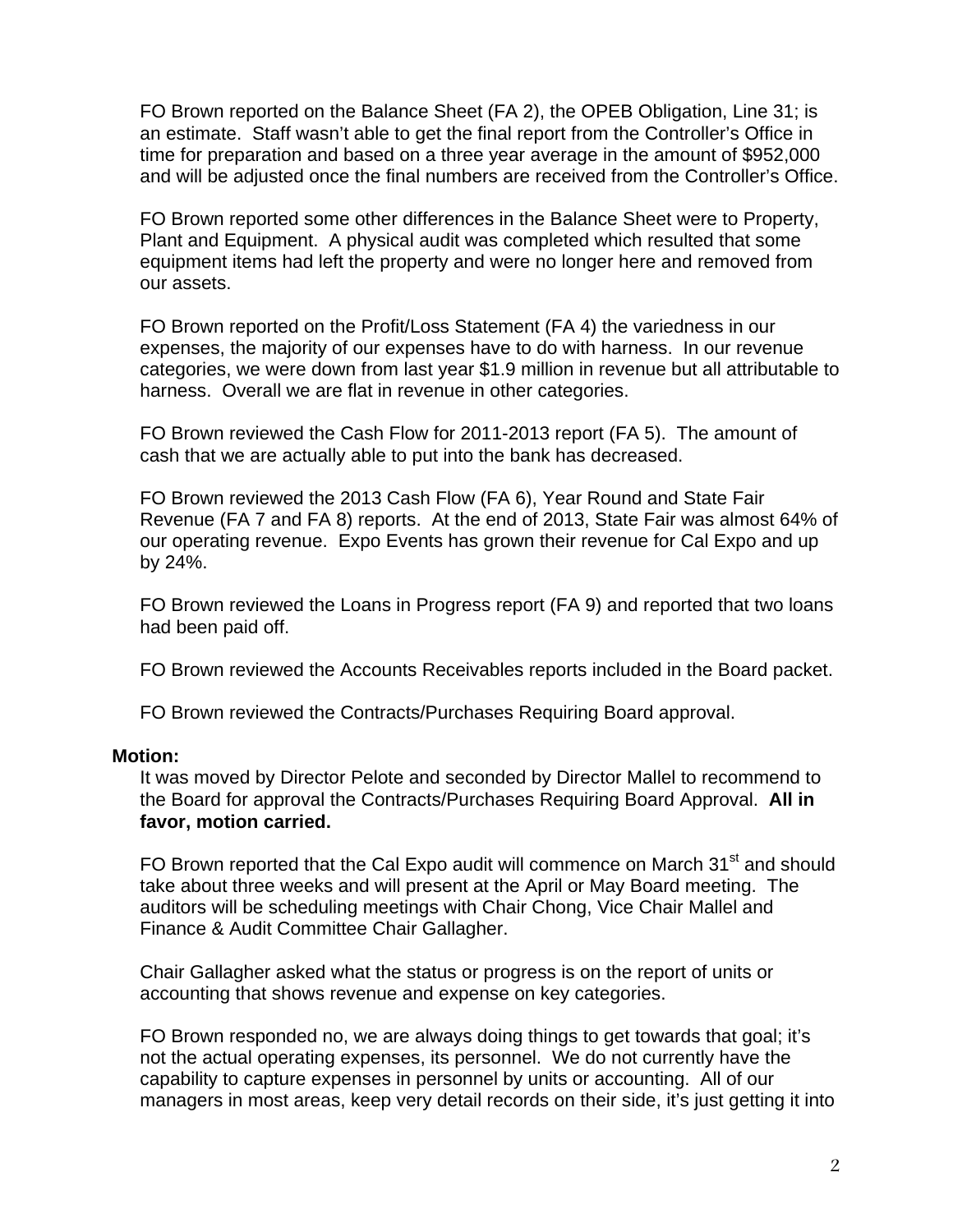a uniformed format where she can utilized that information to provide accurate profits and losses for events.

CEO Pickering reported the Senate and Assembly Joint Fairs Committee hearing was held last week and wanted to highlight the contributions made by Cal Expo. For example, in these funds, this organization and this Board of Directors have paid 100% of all insurances on this piece property on behalf of the State of California. The general liability and fire insurance and all those policies are paid for by Cal Expo and none are paid for by the State General Fund.

# **Motion:**

It was moved by Director Mallel and seconded by Director O'Brien to recommend to the Board for approval the financial statements for December 2013. **All in favor, motion carried.** 

# MATTERS OF INFORMATION

1. Contracts/Purchases Requiring Board Notification

The Committee had no questions.

# ADJOURNMENT

The Finance & Audit Committee meeting adjourned at 10:52 a.m.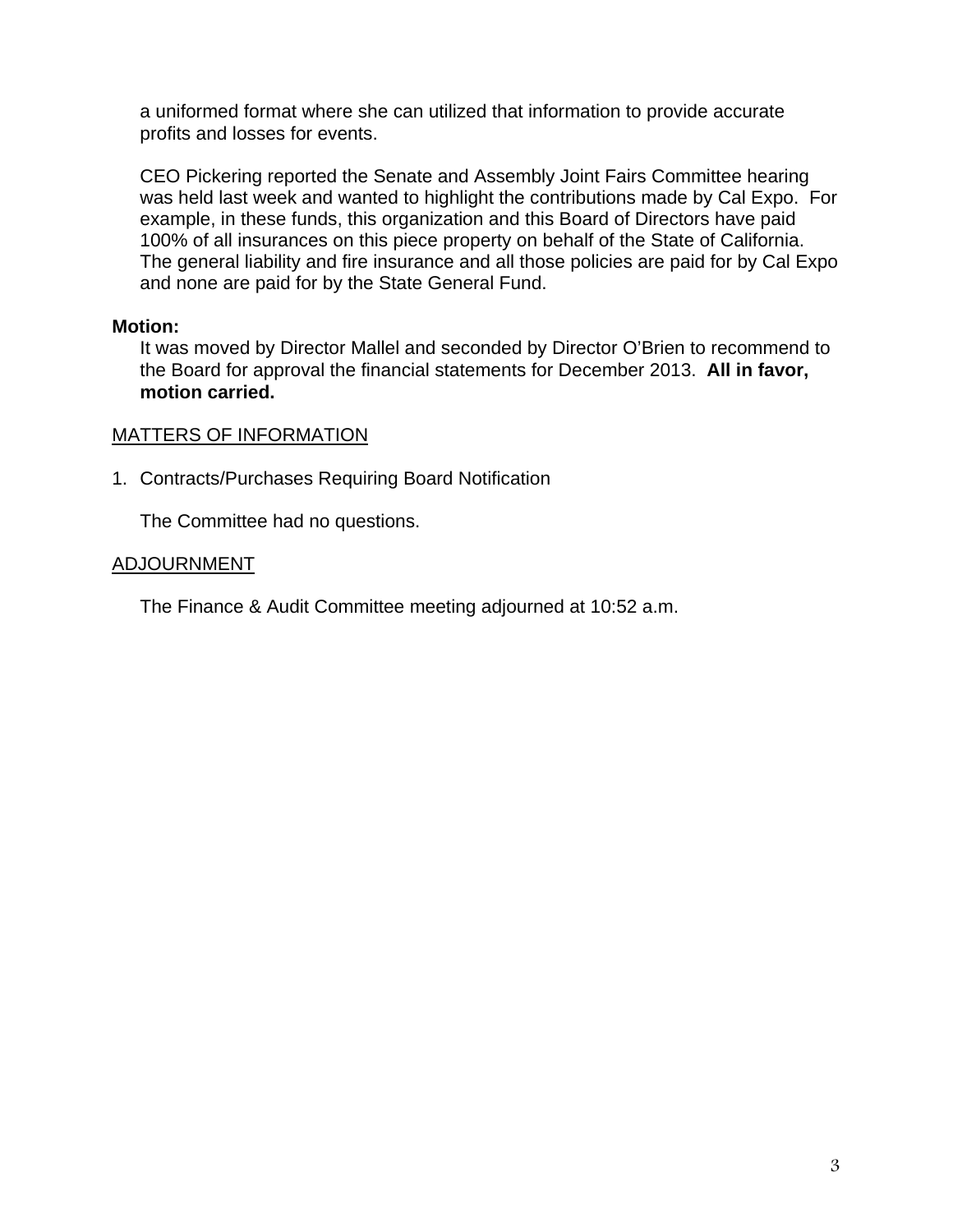# **CALIFORNIA EXPOSITION & STATE FAIR**

Horse Racing Committee Meeting Minutes Friday, February 28, 2014 10:00 a.m.

### **MINUTES**

Committee Members Present: Committee Members Present:

 Director Hallie Muller Director Mark Nelson Director Patrick O'Brien

Other Board Members Present: Director Sonney Chong

Staff Present: Chief Executive Officer (CEO) Rick Pickering External Affairs Director Sonya Logman **Programs Director** Carrie Wright Assistant General Manager, Operations (AGM) Marcia Shell Financial Officer (FO) Samantha Brown Recording Secretary **Linda Contreras** 

Others Present: Ovations Fanfare, L.P. Nick Nicora

Chair Mallel called the meeting to order at 10:02 a.m. and dispensed with reading the Mission Statement and Public Comments Statement, as there were no members of the public in the audience.

#### UNFINISHED BUSINESS

1. Committee's Recommendation to Add a 3<sup>rd</sup> Week of Thoroughbred Racing to the 2015 Annual State Fair

CEO Pickering distributed a memo sent to the California Horse Racing Board per their request to provide them with an analysis of horse racing at Cal Expo. A copy is on file for review.

CEO Pickering informed the Committee that a letter had been received from Senator Darrell Steinberg who plans to introduce a resolution to the Legislation to name the State Fair racetrack as a Kirk Breed memorial to be paid for by private funds to construct the memorial and will not affect future land use decisions by the Directors at Cal Expo.